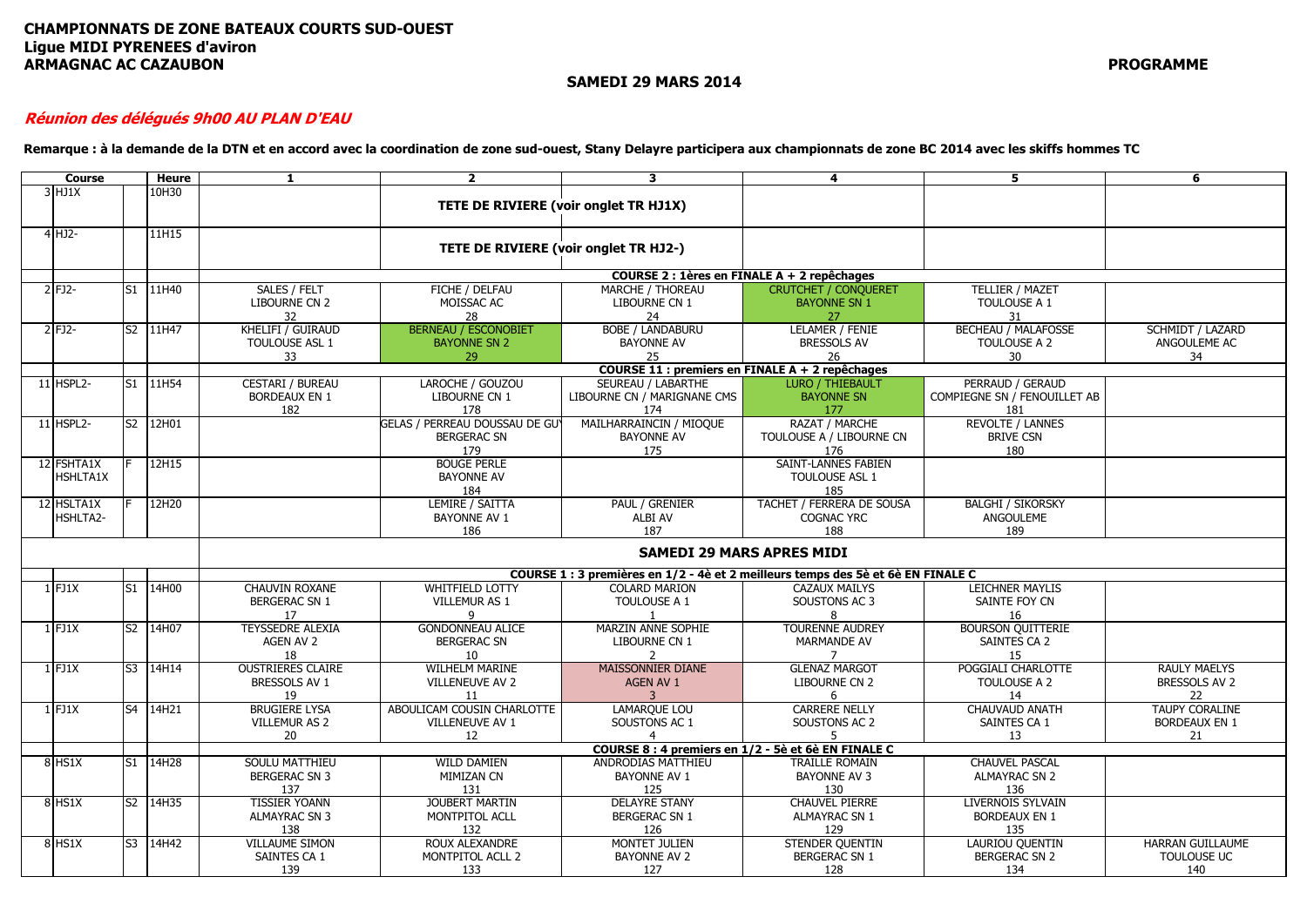| <b>Course</b> | Heure    | $\mathbf{1}$             | $\mathbf{2}$            | $\mathbf{3}$                                                                     | 4                                                               | 5                         | 6 |
|---------------|----------|--------------------------|-------------------------|----------------------------------------------------------------------------------|-----------------------------------------------------------------|---------------------------|---|
|               |          |                          |                         |                                                                                  | COURSE 9 : 4 premiers en 1/2 - 5è et 6è EN FINALE C             |                           |   |
| $9$ HS2-      | S1 14H49 | SOIA / FOURDRIN          | RIPOLL / BOUTRON        | <b>DESPRES / LANG</b>                                                            | CAZALE / BERTRAND                                               | <b>GAUDIN / RIPOLL</b>    |   |
|               |          | <b>VILLENEUVE AV</b>     | <b>BORDEAUX EN 1</b>    | BAYONNE AV / BORDEAUX EN                                                         | <b>BAYONNE AV 1</b>                                             | <b>BORDEAUX EN 3</b>      |   |
|               |          | 154                      | 148                     | 142                                                                              | 147                                                             | 153                       |   |
| $9$ HS2-      | S2 14H56 | SAINT-MACARY / LONGUERE  | MILLOT / ROUSSEAUX      | <b>BAHAIN / BERREST</b>                                                          | LELIEVRE / GUIGNET                                              | <b>HEIB / KOSSAR</b>      |   |
|               |          | <b>BORDEAUX EN 5</b>     | <b>BERGERAC SN 1</b>    | TOULOUSE A                                                                       | NANTES CA / BORDEAUX EN                                         | <b>BORDEAUX EN 4</b>      |   |
|               |          | 155                      | 149                     | 143                                                                              | 146                                                             | 152                       |   |
| 9 HS2-        | S3 15H03 | <b>FENIE / ARAKELIAN</b> | RAZAT / MARTINAUD       | DUPEUX / AMPE                                                                    | CAROBBIO / BOUSQUET                                             | LASCAUX / DURANTE         |   |
|               |          | <b>BRESSOLS AV</b>       | TOULOUSE A / BAYONNE AV | BORDEAUX EN / BERGERAC SN                                                        | AGEN AV / BRIVE CSN                                             | <b>BORDEAUX EN 2</b>      |   |
|               |          | 156                      | 150                     | 144                                                                              | 145                                                             | 151                       |   |
|               |          |                          |                         |                                                                                  | COURSE 10 : 4 premiers en 1/2 - 5è et 6è Finale C               |                           |   |
| 10 HSPL1X     | S1 15H10 | TRICHET PIERRE           | <b>TLALKA FRANCOIS</b>  | <b>CAULE SEBASTIEN</b>                                                           | <b>DIMOPOULOS CHRISTOS</b>                                      | <b>BOSCO THOMAS</b>       |   |
|               |          | <b>BORDEAUX EN 3</b>     | SAINTE LIVRADE AV       | MIMIZAN CN 1                                                                     | TOULOUSE ASL 1                                                  | <b>MARMANDE AV</b>        |   |
|               |          | 170                      | 164                     | 158                                                                              | 163                                                             | 169                       |   |
| 10 HSPL1X     | S2 15H17 | POITOU JEREMY            | <b>RECEGANT JULIEN</b>  | DESCAZEAUX JEROME                                                                | <b>LIGER PHILIPPE</b>                                           | <b>BOUDINA SID ALI</b>    |   |
|               |          | SAINTES CA 1             | CASTILLON RC            | TOULOUSE A 1                                                                     | MIMIZAN CN 2                                                    | TOULOUSE A 2              |   |
|               |          | 171                      | 165                     | 159                                                                              | 162                                                             | 168                       |   |
| 10 HSPL1X     | S3 15H25 | <b>RAFFRAY KEVIN</b>     | ROGE-PECH ALEXANDRE     | <b>HITIER MICHAEL</b>                                                            | SOULDADIE SAMUEL                                                | CARRIVAIN- PIC JEAN SIMON |   |
|               |          | <b>BAYONNE AV</b>        | <b>BORDEAUX EN 2</b>    | <b>BORDEAUX EN 1</b>                                                             | MOISSAC AC                                                      | TOULOUSE ASL 2            |   |
|               |          |                          |                         |                                                                                  |                                                                 |                           |   |
|               |          | 172                      | 166                     | 160                                                                              | 161                                                             | 167                       |   |
|               |          |                          |                         | COURSE 4 : 3 premières en 1/2 - 4è et 2 meilleurs temps des 5è et 6è EN FINALE C |                                                                 |                           |   |
| $3$ HJ1X      | S1 15H32 |                          |                         |                                                                                  |                                                                 |                           |   |
|               |          |                          |                         |                                                                                  |                                                                 |                           |   |
|               |          |                          |                         |                                                                                  |                                                                 |                           |   |
| $3$ HJ1X      | S2 15H39 |                          |                         |                                                                                  |                                                                 |                           |   |
|               |          |                          |                         |                                                                                  |                                                                 |                           |   |
|               | S3 15H46 |                          |                         |                                                                                  |                                                                 |                           |   |
| $3$ HJ1X      |          |                          |                         |                                                                                  |                                                                 |                           |   |
|               |          |                          |                         |                                                                                  |                                                                 |                           |   |
|               | S4 15H53 |                          |                         |                                                                                  |                                                                 |                           |   |
| $3$ HJ1X      |          |                          |                         |                                                                                  |                                                                 |                           |   |
|               |          |                          |                         |                                                                                  |                                                                 |                           |   |
|               |          |                          |                         | COURSE 3 : 3 premièrs en 1/2 - 4è et 2 meilleurs temps des 5è et 6è EN FINALE C  |                                                                 |                           |   |
| $4$ HJ2-      | S1 16H00 |                          |                         |                                                                                  |                                                                 |                           |   |
|               |          |                          |                         |                                                                                  |                                                                 |                           |   |
|               |          |                          |                         |                                                                                  |                                                                 |                           |   |
| 4 HJ2-        | S2 16H07 |                          |                         |                                                                                  |                                                                 |                           |   |
|               |          |                          |                         |                                                                                  |                                                                 |                           |   |
|               |          |                          |                         |                                                                                  |                                                                 |                           |   |
| 4 HJ2-        | S3 16H14 |                          |                         |                                                                                  |                                                                 |                           |   |
|               |          |                          |                         |                                                                                  |                                                                 |                           |   |
|               |          |                          |                         |                                                                                  |                                                                 |                           |   |
| $4$ HJ2-      | S4 16H21 |                          |                         |                                                                                  |                                                                 |                           |   |
|               |          |                          |                         |                                                                                  |                                                                 |                           |   |
|               |          |                          |                         |                                                                                  |                                                                 |                           |   |
|               |          |                          |                         |                                                                                  | <b>COURSE 2: 2 PREMIERES EN FINALE A les autres en FINALE B</b> |                           |   |
| 2 FJ2-        | R1 16H28 |                          |                         |                                                                                  |                                                                 |                           |   |
|               |          |                          |                         |                                                                                  |                                                                 |                           |   |
|               |          |                          |                         |                                                                                  |                                                                 |                           |   |
| $2$ FJ2-      | R2 16H35 |                          |                         |                                                                                  |                                                                 |                           |   |
|               |          |                          |                         |                                                                                  |                                                                 |                           |   |
|               |          |                          |                         |                                                                                  |                                                                 |                           |   |
|               |          |                          |                         |                                                                                  | <b>COURSE 11: 2 PREMIERS EN FINALE A les autres en FINALE B</b> |                           |   |
| 11 HSPL2-     | R1 16H42 |                          |                         |                                                                                  |                                                                 |                           |   |
|               |          |                          |                         |                                                                                  |                                                                 |                           |   |
|               |          |                          |                         |                                                                                  |                                                                 |                           |   |
| $11$ HSPL2-   | R2 16H49 |                          |                         |                                                                                  |                                                                 |                           |   |
|               |          |                          |                         |                                                                                  |                                                                 |                           |   |
|               |          |                          |                         |                                                                                  |                                                                 |                           |   |
|               |          |                          |                         |                                                                                  |                                                                 |                           |   |
|               |          |                          |                         |                                                                                  |                                                                 |                           |   |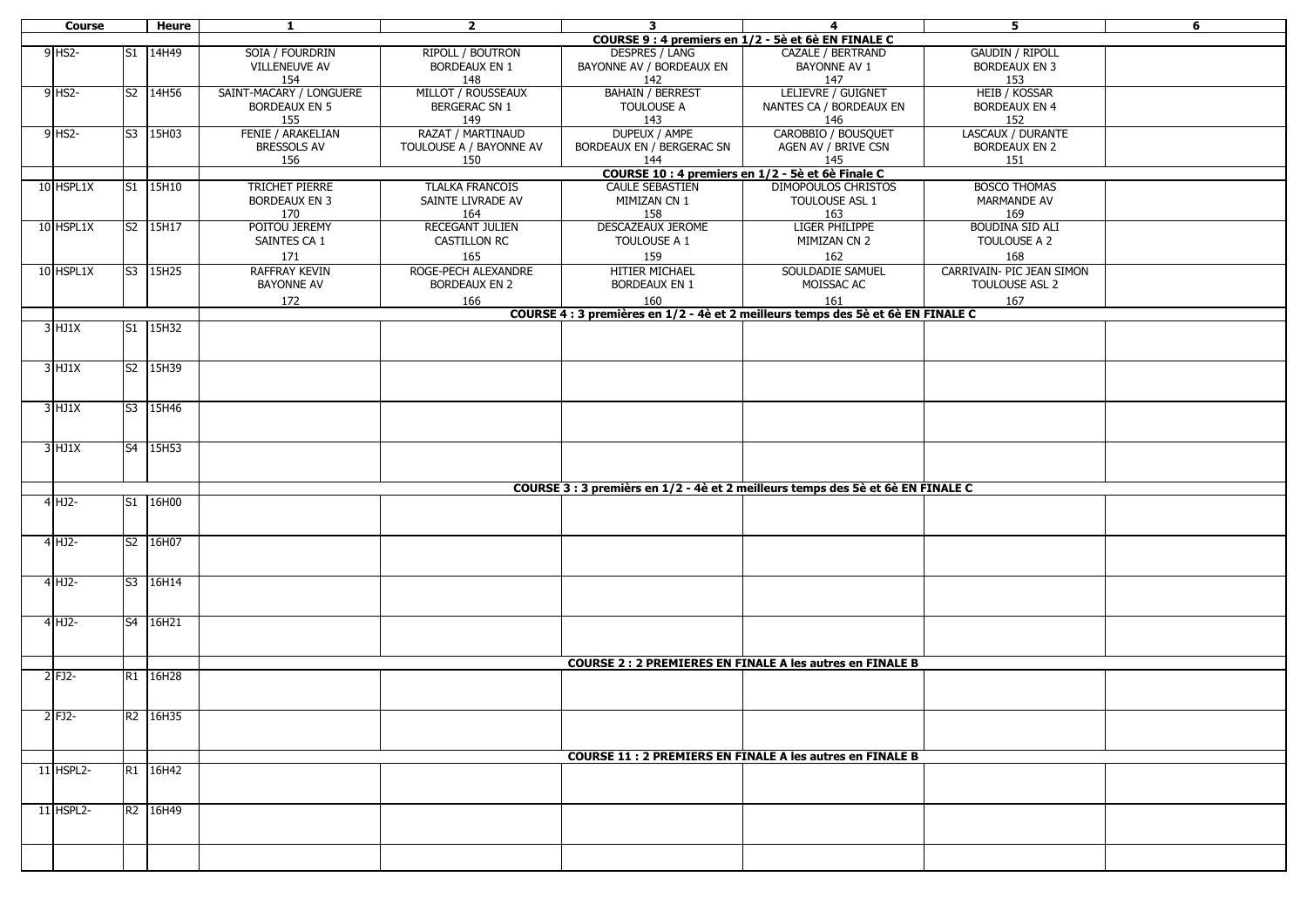| <b>Course</b>                      |     | Heure    | 1                       | $\overline{2}$             | 3                                               | $\overline{4}$              | 5                          | 6                       |
|------------------------------------|-----|----------|-------------------------|----------------------------|-------------------------------------------------|-----------------------------|----------------------------|-------------------------|
|                                    |     |          |                         |                            |                                                 |                             |                            |                         |
| <b>DIMANCHE 30 MARS 2014 matin</b> |     |          |                         |                            |                                                 |                             |                            |                         |
|                                    |     | S1 8H30  | <b>TOUZAIN MATHILDE</b> |                            |                                                 |                             | <b>DEYRES MAEVA</b>        | <b>COMOY MARGUERITE</b> |
| 13 FC1X                            |     |          |                         | LORIN PAULINE              | <b>GONNET CAROLINE</b>                          | FLEURY AMANDINE             |                            |                         |
|                                    |     |          | LIBOURNE CN 2           | ANGOULEME AC 1             | SAINTE FOY CN                                   | SOUSTONS AC 1               | LIBOURNE CN 1              | COGNAC YRC 1            |
|                                    |     |          | 194                     | 192                        | 190                                             | 191                         | 193                        | 195                     |
| 13 FC1X                            |     | S2 8H36  | <b>BENJAMIN SARAH</b>   | PASQUET COLYNE             | SAUBADU EMMA                                    | <b>PLAN OCEANE</b>          | <b>ROUX BLANDINE</b>       | <b>BREHMER JUNIE</b>    |
|                                    |     |          | PEYREHORADE CCG 1       | VILLENEUVE AV 1            | <b>BERGERAC SN 1</b>                            | <b>BERGERAC SN 2</b>        | MONTPITOL ACLL 1           | <b>VILLENEUVE AV 2</b>  |
|                                    |     |          | 200                     | 198                        | 196                                             | 197                         | 199                        | 201                     |
| 13 FC1X                            |     | S3 8H42  | BOUDEHIR FATIMA ZOHRA   | <b>CHICHE CHIARA</b>       | <b>ALTABAS MARIE</b>                            | LETESSIER MORGANE           | CAMOUSSEIGT ELODIE         | <b>IRIART IDOIA</b>     |
|                                    |     |          | <b>GRISOLLES AV 1</b>   | COGNAC YRC 3               | MONTPITOL ACLL 2                                | PEYREHORADE CCG 2           | <b>CASTILLON RC 1</b>      | <b>BAYONNE AV</b>       |
|                                    |     |          | 206                     | 204                        | 202                                             | 203                         | 205                        | 207                     |
| 13 FC1X                            |     | S4 8H48  | <b>DESPONS LEA</b>      | ANCHER BEATRICE            | YVELIN CORALYNE                                 | <b>POUS LEA</b>             | <b>BEDEL FLORE</b>         | <b>GEORGEOT NINA</b>    |
|                                    |     |          | <b>BRESSOLS AV</b>      | ANGOULEME AC 2             | <b>AGEN AV</b>                                  | COGNAC YRC 2                | <b>BORDEAUX EN 1</b>       | <b>BORDEAUX EN 2</b>    |
|                                    |     |          | 212                     | 210                        | 208                                             | 209                         | 211                        | 213                     |
|                                    |     |          |                         |                            | course 14 : classement au temps finale A B et C |                             |                            |                         |
| 14 FC2-                            |     | S1 8H54  | <b>LARRE / MOMAS</b>    | <b>BOURDE / DUPOUY</b>     | <b>GAUTIER / PASSERAT</b>                       | CORNUT DANJOU / BERTRAND    | TURLAN / DA COSTA          |                         |
|                                    |     |          | <b>BAYONNE SN 2</b>     | <b>BAYONNE SN 1</b>        | <b>MIMIZAN CN</b>                               | LIBOURNE CN                 | <b>BORDEAUX EN 2</b>       |                         |
|                                    |     |          | 219                     | 217                        | 215                                             | 216                         | 218                        |                         |
| 14 FC2-                            |     | S2 9H00  | LAPHITZ / MENDIBURU     | <b>CEBEDIO / SUHARRART</b> | BETACHET / LAPABE-GOASTAT                       | <b>FLOURECK / MUGICA</b>    | <b>WEMELLE / TOSI</b>      |                         |
|                                    |     |          |                         |                            |                                                 |                             |                            |                         |
|                                    |     |          | <b>BAYONNE SN 5</b>     | <b>BAYONNE SN 3</b>        | <b>BAYONNE AV 1</b>                             | <b>BAYONNE AV 2</b>         | <b>BRIVE CSN</b>           |                         |
|                                    |     |          | 224                     | 222                        | 220                                             | 221                         | 223                        |                         |
| $14$ FC2-                          |     | S3 9H06  | <b>FEYFANT / GARCES</b> | <b>LUCMARET / BENOIT</b>   | VALLS / SUBERVIE                                | LECOEUR / ELISSALDE         | <b>SABAROTS / HIRIARTE</b> |                         |
|                                    |     |          | <b>BAYONNE SN 4</b>     | SOUSTONS AC                | VILLEMUR AS 1                                   | <b>BAYONNE SN 6</b>         | <b>BAYONNE AV 3</b>        |                         |
|                                    |     |          | 229                     | 227                        | 225                                             | 226                         | 228                        |                         |
| 14 FC2-                            |     | S4 9H12  |                         | PASUTTO / PERREAU DOUSSAU  | <b>BELLOEUVRE / SEDILOT</b>                     | KOFFI / GLEIZES             | RIBETTE / MALAVAL          |                         |
|                                    |     |          |                         | <b>CASTILLON RC</b>        | <b>MARMANDE AV</b>                              | <b>VILLENEUVE AV 2</b>      | <b>BORDEAUX EN 1</b>       |                         |
|                                    |     |          |                         | 232                        | 230                                             | 231                         | 233                        |                         |
| $1$ FJ1X                           |     | D1 9H25  |                         |                            |                                                 |                             |                            |                         |
|                                    |     |          |                         |                            |                                                 |                             |                            |                         |
|                                    |     |          |                         |                            |                                                 |                             |                            |                         |
| $1$ FJ1X                           |     | D2 9H31  |                         |                            |                                                 |                             |                            |                         |
|                                    |     |          |                         |                            |                                                 |                             |                            |                         |
|                                    |     |          |                         |                            |                                                 |                             |                            |                         |
| $3$ HJ1X                           |     | D1 9H37  |                         |                            |                                                 |                             |                            |                         |
|                                    |     |          |                         |                            |                                                 |                             |                            |                         |
|                                    |     |          |                         |                            |                                                 |                             |                            |                         |
| $3$ HJ1X                           |     | D2 9H43  |                         |                            |                                                 |                             |                            |                         |
|                                    |     |          |                         |                            |                                                 |                             |                            |                         |
|                                    |     |          |                         |                            |                                                 |                             |                            |                         |
| 4 HJ2-                             |     | D1 9H49  |                         |                            |                                                 |                             |                            |                         |
|                                    |     |          |                         |                            |                                                 |                             |                            |                         |
|                                    |     |          |                         |                            |                                                 |                             |                            |                         |
| 4 HJ2-                             |     | D2 9H55  |                         |                            |                                                 |                             |                            |                         |
|                                    |     |          |                         |                            |                                                 |                             |                            |                         |
|                                    |     |          |                         |                            |                                                 |                             |                            |                         |
| 5 FS1X                             | ls. | 10H01    |                         | <b>BROTHIER MELANIE</b>    | <b>BUGNARD PAULINE</b>                          | PASQUET FLORIANE            | SAUGNIER AMELIE            |                         |
|                                    |     |          |                         | <b>BORDEAUX EN 1</b>       | TOULOUSE UC                                     | <b>VILLENEUVE AV</b>        | <b>BORDEAUX EN 2</b>       |                         |
|                                    |     |          |                         | 111                        | 109                                             | 110                         | 112                        |                         |
| $6$ FS2-                           | S.  | 10H07    | LAGORSSE / ARBEY        | SOIA / PASQUET             | LAQUIEZE / ORTIZ-MESSAGER                       | <b>CHAPELLET / BUSQUETS</b> | VIGEAUDON / LAMOUCHE       |                         |
|                                    |     |          | BRIVE CSN / AGEN AV     | VILLENEUVE AV 1            | BORDEAUX EN / NANTES CA                         | BERGERAC SN 1               | BERGERAC SN 2              |                         |
|                                    |     |          | 118                     | 116                        | 114                                             | 115                         | 117                        |                         |
|                                    |     |          |                         | <b>BRUT SAMANTHA</b>       |                                                 |                             |                            |                         |
| 7 FSPL1X                           | S   | 10H13    |                         |                            | <b>JUNG RACHEL</b>                              | <b>DUBOCAGE SOPHIE</b>      | <b>MADIC ANAELE</b>        |                         |
|                                    |     |          |                         | TOULOUSE UC                | <b>BAYONNE AV</b>                               | CAHORS AV 1                 | AGEN AV 1                  |                         |
|                                    |     |          |                         | 122                        | 120                                             | 121                         | 123                        |                         |
| <b>8 HS1X</b>                      |     | D1 10H19 |                         |                            |                                                 |                             |                            |                         |
|                                    |     |          |                         |                            |                                                 |                             |                            |                         |
|                                    |     |          |                         |                            |                                                 |                             |                            |                         |
| 5 HS1X                             |     | D2 10H25 |                         |                            |                                                 |                             |                            |                         |
|                                    |     |          |                         |                            |                                                 |                             |                            |                         |
|                                    |     |          |                         |                            |                                                 |                             |                            |                         |
| $9$ HS2-                           |     | D1 10H31 |                         |                            |                                                 |                             |                            |                         |
|                                    |     |          |                         |                            |                                                 |                             |                            |                         |
|                                    |     |          |                         |                            |                                                 |                             |                            |                         |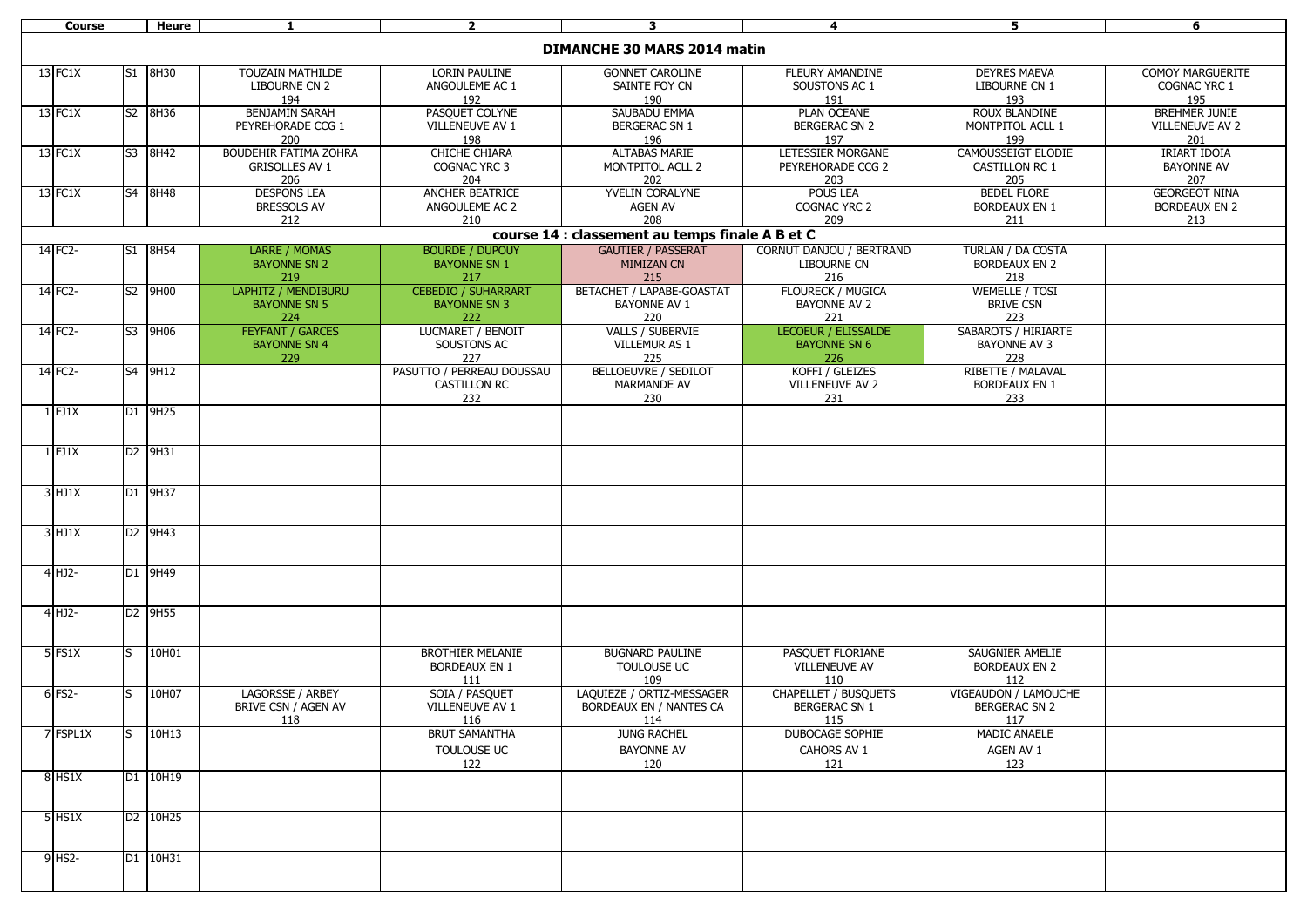| <b>Course</b>  |   | <b>Heure</b> | $\mathbf{1}$                     | $\overline{2}$                     | $\mathbf{3}$                 | 4                         | 5                        | 6                       |
|----------------|---|--------------|----------------------------------|------------------------------------|------------------------------|---------------------------|--------------------------|-------------------------|
| 9 HS2-         |   | D2 10H37     |                                  |                                    |                              |                           |                          |                         |
|                |   |              |                                  |                                    |                              |                           |                          |                         |
|                |   |              |                                  |                                    |                              |                           |                          |                         |
|                |   |              |                                  |                                    |                              |                           |                          |                         |
| 10 HSPL1X      |   | D1 10H43     |                                  |                                    |                              |                           |                          |                         |
|                |   |              |                                  |                                    |                              |                           |                          |                         |
|                |   |              |                                  |                                    |                              |                           |                          |                         |
| 10 HSPL1X      |   | D2 10H49     |                                  |                                    |                              |                           |                          |                         |
|                |   |              |                                  |                                    |                              |                           |                          |                         |
|                |   |              |                                  |                                    |                              |                           |                          |                         |
| <b>15 HC1X</b> |   | S1 11H05     | <b>GABORIT VALENTIN</b>          | <b>BOUX BENJAMIN</b>               | <b>CAZALON BENOIST</b>       | <b>MARC AURELIEN</b>      | <b>MARTIN THIBAUT</b>    | <b>LEDUC JEREMY</b>     |
|                |   |              | ANGOULEME AC 3                   |                                    |                              |                           |                          |                         |
|                |   |              |                                  | ANGOULEME AC 1                     | PEYREHORADE CCG 1            | TOULOUSE ASL 1            | ANGOULEME AC 2           | <b>BAYONNE AV 1</b>     |
|                |   |              | 239                              | 237                                | 235                          | 236                       | 238                      | 240                     |
| <b>15 HC1X</b> |   | S2 11H11     | RICORDEAU ALEXIS                 | <b>LAVERGNE JULIEN</b>             | <b>FRANZA LEONARD</b>        | POLVIN THOMAS             | <b>CARMAN CHRISTOPH</b>  | <b>VILAIN LEO</b>       |
|                |   |              | SAINTE LIVRADE AV 1              | LA REOLE AS 1                      | <b>TOULOUSE ASL 2</b>        | ANGOULEME AC 4            | ANGOULEME AC 5           | <b>BRIVE CSN 1</b>      |
|                |   |              | 245                              | 243                                | 241                          | 242                       | 244                      | 246                     |
| 15 HC1X        |   | S3 11H17     | <b>DUINAT THOMAS</b>             | <b>BOSCO MATHIEU</b>               | <b>BOURGADE THOMAS</b>       | LAPEYRE FLORIAN           | LAUTRETTE TRISTAN        | <b>FESCAU FLORIAN</b>   |
|                |   |              | SAINT JEAN DE LUZ UY             | MARMANDE AV 1                      | <b>BORDEAUX EN 1</b>         | MIMIZAN CN 1              | <b>BAYONNE AV 2</b>      | <b>BAYONNE SN</b>       |
|                |   |              |                                  |                                    |                              |                           |                          |                         |
|                |   |              | 251                              | 249                                | 247                          | 248                       | 250                      | 252                     |
| <b>15 HC1X</b> |   | S4 11H23     | <b>CHARRIER LUCAS</b>            | <b>OUARHACHE OTMANE</b>            | THIERRY TOM                  | <b>ANZELIN LEO</b>        | <b>CORPS NICOLAS</b>     | PETIT ELY               |
|                |   |              | ANGOULEME AC 7                   | <b>BRIVE CSN 3</b>                 | PEYREHORADE CCG 2            | AGEN AV 1                 | SAINTE FOY CN            | <b>CASTILLON RC 2</b>   |
|                |   |              | 257                              | 255                                | 253                          | 254                       | 256                      | 258                     |
| <b>15 HC1X</b> |   | S5 11H29     | <b>DESMARETS ANTOINE</b>         | <b>CAIGNIEU PAUL</b>               | POUGET JULIEN                | <b>BASSIBEY TOM</b>       | <b>CREEL BAPTISTE</b>    | <b>CARON ALEXANDRE</b>  |
|                |   |              | ANGOULEME AC 6                   | MIMIZAN CN 3                       | AGEN AV 2                    | MIMIZAN CN 2              | <b>BRIVE CSN 4</b>       | SAINTES CA 1            |
|                |   |              | 263                              | 261                                | 259                          | 260                       | 262                      | 264                     |
|                |   |              |                                  |                                    |                              |                           |                          |                         |
| $15$ HC1X      |   | S6 11H35     | <b>BLANCHARD-TOULET AURELIEN</b> | <b>ARLIE XAVIER</b>                | <b>VIDAL YANN</b>            | SIMONTS TOM               | <b>BAFFALUY REMY</b>     | <b>BOINARD VALENTIN</b> |
|                |   |              | <b>CHATELLERAULT SN 2</b>        | <b>BAYONNE AV 3</b>                | <b>CASTILLON RC 1</b>        | <b>CHATELLERAULT SN</b>   | <b>BERGERAC SN</b>       | COGNAC YRC 2            |
|                |   |              | 269                              | 267                                | 265                          | 266                       | 268                      | 270                     |
| $15$ HC1X      |   | S7 11H41     | <b>CONSTANT BAPTISTE</b>         | <b>CARMAN DONOVAN</b>              | <b>BOUILLAULT VICTOR</b>     | <b>BRECCIA DYLAN</b>      | <b>CAZAUX VICTOR</b>     | <b>CROUZET DORIAN</b>   |
|                |   |              | <b>CASTILLON RC 3</b>            | ANGOULEME AC 8                     | ANGOULEME AC 9               | VILLENEUVE AV 1           | ANGOULEME AC 11          | CAHORS AV 2             |
|                |   |              | 275                              | 273                                | 271                          | 272                       | 274                      | 276                     |
| <b>15 HC1X</b> |   | S8 11H47     | <b>GOURCY ADRIAN</b>             | <b>FRANCES QUENTIN</b>             | DEBAIX-MARTIN KILIAN         | <b>DECREMPS QUENTIN</b>   | <b>GAMBINI CLEMENT</b>   | <b>LEDOUX PIERRE</b>    |
|                |   |              |                                  |                                    |                              |                           |                          |                         |
|                |   |              | <b>GRISOLLES AV 3</b>            | VILLENEUVE AV 2                    | VILLEMUR AS 1                | CAHORS AV 4               | LA REOLE AS 2            | ANGOULEME AC 10         |
|                |   |              | 281                              | 279                                | 277                          | 278                       | 280                      | 282                     |
| $15$ HC1X      |   | S9 11H53     | NKOTO BELINGA SAMUEL             | MANCICIDOR THEO                    | <b>LEPEC ALEXIS</b>          | LETONDEUR MATTHIAS        | <b>MAYERAU ANDRE</b>     |                         |
|                |   |              | <b>BAYONNE AV 5</b>              | <b>BAYONNE AV 8</b>                | <b>BORDEAUX EN 2</b>         | PEYREHORADE CCG 3         | <b>BAYONNE AV 4</b>      |                         |
|                |   |              | 287                              | 285                                | 283                          | 284                       | 286                      |                         |
| 15 HC1X        |   | S10 11H59    | <b>PLANTEC ERWAN</b>             | PERI VIVIEN                        | PALDACCI TOM                 | PEPY ALEXANDRE            | PINAUD NATHAN            |                         |
|                |   |              | SOUSTONS AC                      | <b>BAYONNE AV 6</b>                | CAHORS AV 1                  | <b>GRISOLLES AV 2</b>     | COGNAC YRC 1             |                         |
|                |   |              | 292                              | 290                                | 288                          | 289                       | 291                      |                         |
|                |   | S11 12H05    | <b>SUDRES LOIC</b>               |                                    |                              |                           |                          |                         |
| <b>15 HC1X</b> |   |              |                                  | SAVARY JOHAN                       | PORCHE EDGAR                 | RABINEL BASTIEN           | STEINER BERTRAND         |                         |
|                |   |              | CAHORS AV 3                      | <b>CASTILLON RC 4</b>              | <b>BAYONNE AV 7</b>          | <b>BRIVE CSN 5</b>        | ANGOULEME AC 12          |                         |
|                |   |              | 297                              | 295                                | 293                          | 294                       | 296                      |                         |
| $15$ HC1X      |   | S12 12H11    | VAN DE ZANDE-LUCAS ALBAN         | <b>USTULIN CEDRIC</b>              | <b>THOMAS MICKAEL</b>        | <b>TRUCHON ANTOINE</b>    | <b>VALLOIR THIBAULT</b>  |                         |
|                |   |              | <b>MARMANDE AV 2</b>             | SAINTE LIVRADE AV 2                | BRIVE CSN 2                  | <b>BORDEAUX EN 3</b>      | <b>BORDEAUX EN 4</b>     |                         |
|                |   |              | 302                              | 300                                | 298                          | 299                       | 301                      |                         |
| 16 HC2-        |   | S1 12H17     | <b>BIARD / DELAGE</b>            | <b>BISCARO / GALINOU</b>           | GIORDANO / DUVIGNAC          | <b>DELOS / NADAUD</b>     | <b>FARINES / MALAVAL</b> | LESCOULIER / DUPUIS     |
|                |   |              |                                  |                                    | <b>BERGERAC SN 1</b>         |                           |                          |                         |
|                |   |              | <b>BERGERAC SN 2</b>             | SAINTE LIVRADE AV                  |                              | SOUSTONS AC 1             | <b>BORDEAUX EN 1</b>     | <b>BAYONNE AV 1</b>     |
|                |   |              | 308                              | 306                                | 304                          | 305                       | 307                      | 309                     |
| 16 HC2-        |   | S2 12H23     | THOMPSON / TEXIER                | <b>BONANSEA / CASTLE-DIRIBERRY</b> | POURTIER / AMET              | CHECHELSKI / LE BERRE     | PAGNAC / RAYET           | PERDIGAL / FRIOUA       |
|                |   |              | COGNAC YRC 1                     | <b>BAYONNE SN</b>                  | <b>BORDEAUX EN 2</b>         | LIBOURNE CN 1             | CASTILLON RC 1           | <b>BERGERAC SN 3</b>    |
|                |   |              | 314                              | 312                                | 310                          | 311                       | 313                      | 315                     |
| 16 HC2-        |   | S3 12H29     | EXNER / PETROU                   | ROLLAND / GADACH                   | GIBLIN / WEGRZYN             | <b>ESTEVE / TOURENNE</b>  | <b>SEGUI / MERCADIER</b> | TISNERAT / ESTAGER      |
|                |   |              | LIBOURNE CN 2                    | MOISSAC AC 1                       | SAINTES CA 1                 | MARMANDE AV               | VILLENEUVE AV 1          | <b>BORDEAUX EN 3</b>    |
|                |   |              | 320                              | 318                                | 316                          | 317                       | 319                      | 321                     |
|                |   |              |                                  |                                    |                              |                           |                          |                         |
| $16$ HC2-      |   | S4 12H35     | AZZOUG / BABIN                   | MONTAUZER / ARRIETA                | <b>GERON / COLTAT - GRAN</b> | LE BOULENGE / DELAGE      | DUHAA / PEPIN            |                         |
|                |   |              | <b>BORDEAUX EN 4</b>             | <b>BAYONNE AV 2</b>                | COGNAC YRC 2                 | COGNAC YRC 3              | SOUSTONS AC 2            |                         |
|                |   |              | 326                              | 324                                | 322                          | 323                       | 325                      |                         |
| 17 FSHTA1X     |   | 12H45        |                                  | <b>BOUGE PERLE</b>                 |                              | SAINT-LANNES FABIEN       |                          |                         |
| HSHLTA1X       |   |              |                                  | <b>BAYONNE AV</b>                  |                              | TOULOUSE ASL 1            |                          |                         |
| <b>FSLTA1X</b> |   |              |                                  | 328                                |                              | 329                       |                          |                         |
| 17 HSLTA2-     | F | 12H50        |                                  | <b>BOUSQUET / PAILLER</b>          | LEMIRE / SAITTA              | TACHET / FERRERA DE SOUSA | <b>BALGHI / SIKORSKY</b> |                         |
|                |   |              |                                  |                                    |                              | <b>COGNAC YRC</b>         |                          |                         |
|                |   |              |                                  | CAHORS AV 1                        | <b>BAYONNE AV</b>            |                           | ANGOULEME                |                         |
|                |   |              |                                  | 330                                | 331                          | 332                       | 333                      |                         |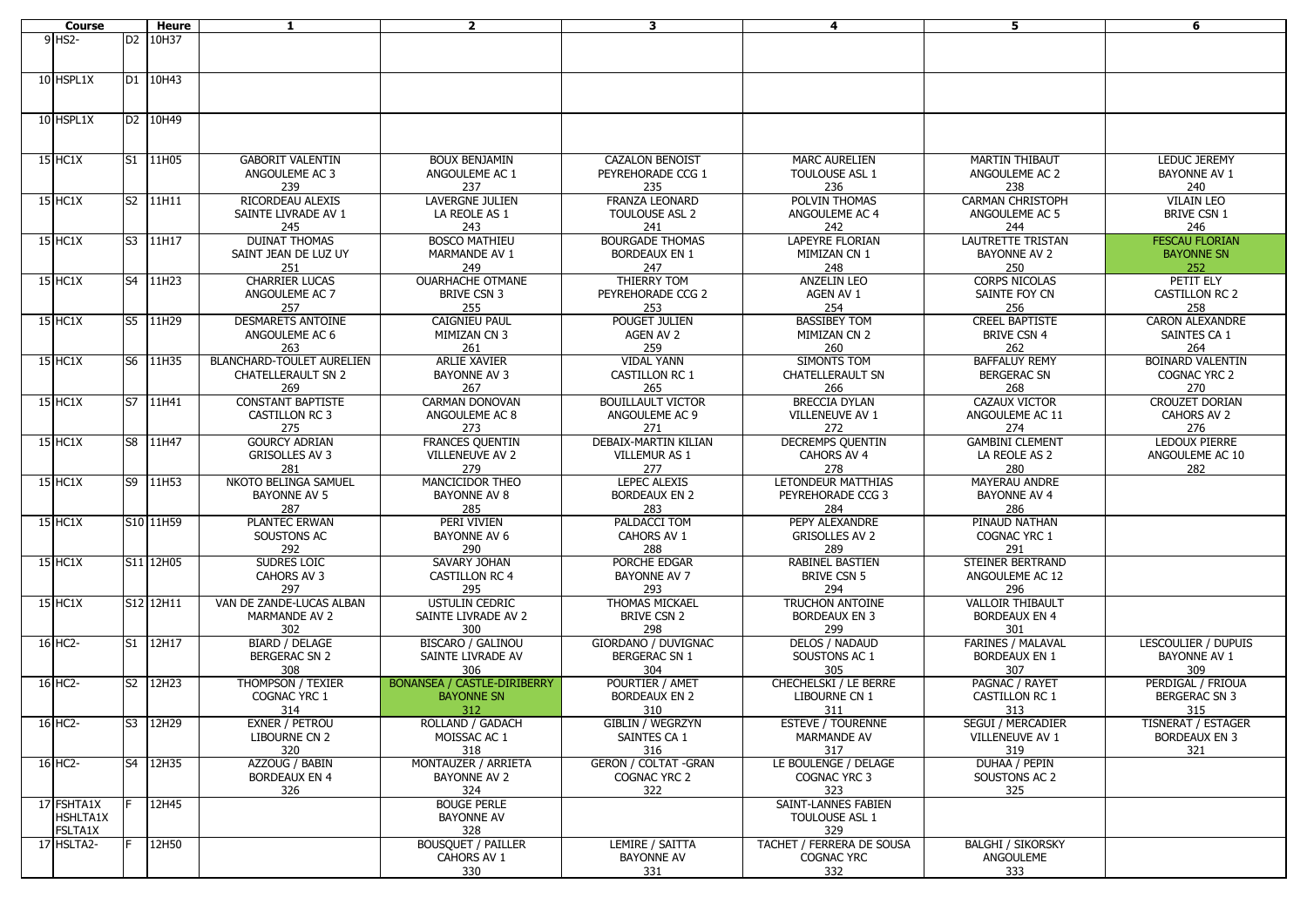| Course |           | Heure      | $\overline{\mathbf{1}}$ | $\overline{2}$ | $\overline{\mathbf{3}}$                 | $\overline{4}$ | 5 <sub>z</sub> | $6\overline{6}$ |
|--------|-----------|------------|-------------------------|----------------|-----------------------------------------|----------------|----------------|-----------------|
|        |           |            |                         |                | <b>DIMANCHE 30 MARS 2014 APRES MIDI</b> |                |                |                 |
|        | 13 FC1X   | FC 14H30   |                         |                |                                         |                |                |                 |
|        |           |            |                         |                |                                         |                |                |                 |
|        |           |            |                         |                |                                         |                |                |                 |
|        | 13 FC1X   | FB 14H35   |                         |                |                                         |                |                |                 |
|        |           |            |                         |                |                                         |                |                |                 |
|        | 13 FC1X   | FA 14H40   |                         |                |                                         |                |                |                 |
|        |           |            |                         |                |                                         |                |                |                 |
|        |           |            |                         |                |                                         |                |                |                 |
|        | 14 FC2-   | FC 14H45   |                         |                |                                         |                |                |                 |
|        |           |            |                         |                |                                         |                |                |                 |
|        | $14$ FC2- | FB 14H50   |                         |                |                                         |                |                |                 |
|        |           |            |                         |                |                                         |                |                |                 |
|        |           |            |                         |                |                                         |                |                |                 |
|        | $14$ FC2- | FA 14H55   |                         |                |                                         |                |                |                 |
|        |           |            |                         |                |                                         |                |                |                 |
|        | $1$ FJ1X  | FC 15H05   |                         |                |                                         |                |                |                 |
|        |           |            |                         |                |                                         |                |                |                 |
|        |           |            |                         |                |                                         |                |                |                 |
|        | $1$ FJ1X  | FB 15H11   |                         |                |                                         |                |                |                 |
|        |           |            |                         |                |                                         |                |                |                 |
|        |           |            |                         |                |                                         |                |                |                 |
|        | $1$ FJ1X  | FA 15H17   |                         |                |                                         |                |                |                 |
|        |           |            |                         |                |                                         |                |                |                 |
|        | $2$ FJ2-  | FB 15H23   |                         |                |                                         |                |                |                 |
|        |           |            |                         |                |                                         |                |                |                 |
|        |           |            |                         |                |                                         |                |                |                 |
|        | $2$ FJ2-  | FA 15H29   |                         |                |                                         |                |                |                 |
|        |           |            |                         |                |                                         |                |                |                 |
|        | $3$ HJ1X  | FC 15H35   |                         |                |                                         |                |                |                 |
|        |           |            |                         |                |                                         |                |                |                 |
|        |           |            |                         |                |                                         |                |                |                 |
|        | $3$ HJ1X  | FB 15H41   |                         |                |                                         |                |                |                 |
|        |           |            |                         |                |                                         |                |                |                 |
|        | $3$ HJ1X  | FA 15H47   |                         |                |                                         |                |                |                 |
|        |           |            |                         |                |                                         |                |                |                 |
|        |           |            |                         |                |                                         |                |                |                 |
|        | $4$ HJ2-  | FC 15H53   |                         |                |                                         |                |                |                 |
|        |           |            |                         |                |                                         |                |                |                 |
|        | $4$ HJ2-  | FB 15H59   |                         |                |                                         |                |                |                 |
|        |           |            |                         |                |                                         |                |                |                 |
|        |           |            |                         |                |                                         |                |                |                 |
|        | $4$ HJ2-  | FA 16H05   |                         |                |                                         |                |                |                 |
|        |           |            |                         |                |                                         |                |                |                 |
|        | $5$ FS1X  |            |                         |                |                                         |                |                |                 |
|        |           | FA 16H11   |                         |                |                                         |                |                |                 |
|        |           |            |                         |                |                                         |                |                |                 |
|        | 6 FS2-    | FA 16H17   |                         |                |                                         |                |                |                 |
|        |           |            |                         |                |                                         |                |                |                 |
|        |           |            |                         |                |                                         |                |                |                 |
|        | 7 FSPL1X  | FA 16H23   |                         |                |                                         |                |                |                 |
|        |           |            |                         |                |                                         |                |                |                 |
|        | $8$ HS1X  | $FC$ 16H29 |                         |                |                                         |                |                |                 |
|        |           |            |                         |                |                                         |                |                |                 |
|        |           |            |                         |                |                                         |                |                |                 |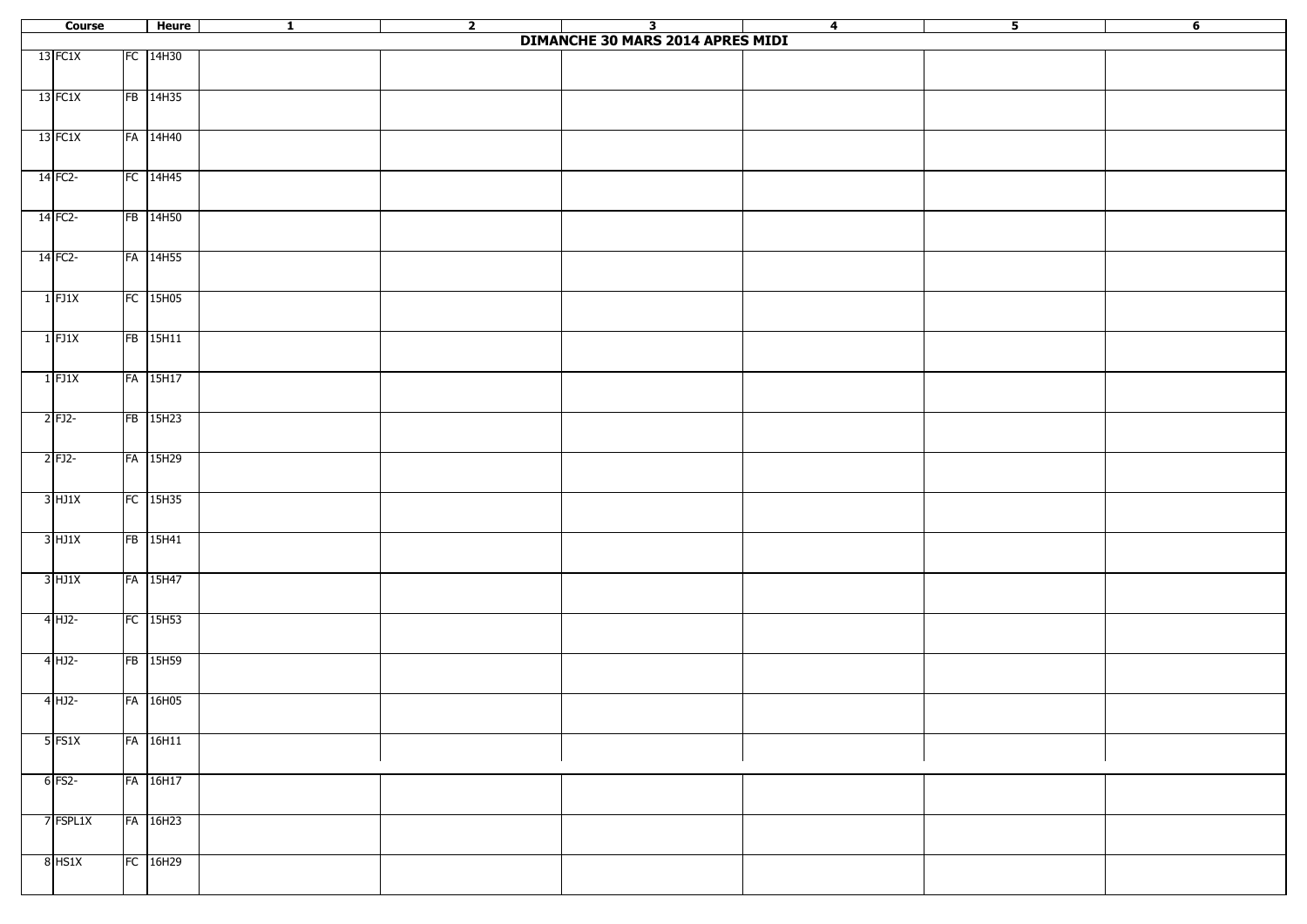| Course      | Heure      | $\overline{\mathbf{1}}$ | $\overline{\mathbf{2}}$ | $\overline{\mathbf{3}}$ | $\overline{4}$ | $\overline{\mathbf{5}}$ | $6\overline{}$ |
|-------------|------------|-------------------------|-------------------------|-------------------------|----------------|-------------------------|----------------|
| 8 HS1X      | FB 16H35   |                         |                         |                         |                |                         |                |
|             |            |                         |                         |                         |                |                         |                |
| $8$ HS1X    | FA 16H41   |                         |                         |                         |                |                         |                |
|             |            |                         |                         |                         |                |                         |                |
|             |            |                         |                         |                         |                |                         |                |
| $9$ HS2-    | $FC$ 16H47 |                         |                         |                         |                |                         |                |
|             |            |                         |                         |                         |                |                         |                |
| $9$ HS2-    | FB 16H53   |                         |                         |                         |                |                         |                |
|             |            |                         |                         |                         |                |                         |                |
|             |            |                         |                         |                         |                |                         |                |
| $9$ HS2-    | FA 16H59   |                         |                         |                         |                |                         |                |
|             |            |                         |                         |                         |                |                         |                |
| 10 HSPL1X   | FC 17H05   |                         |                         |                         |                |                         |                |
|             |            |                         |                         |                         |                |                         |                |
|             |            |                         |                         |                         |                |                         |                |
| 10 HSPL1X   | FB 17H11   |                         |                         |                         |                |                         |                |
|             |            |                         |                         |                         |                |                         |                |
| 10 HSPL1X   | FA 17H17   |                         |                         |                         |                |                         |                |
|             |            |                         |                         |                         |                |                         |                |
|             |            |                         |                         |                         |                |                         |                |
| 11 HSPL2-   | FB 17H23   |                         |                         |                         |                |                         |                |
|             |            |                         |                         |                         |                |                         |                |
| $11$ HSPL2- | FA 17H29   |                         |                         |                         |                |                         |                |
|             |            |                         |                         |                         |                |                         |                |
|             |            |                         |                         |                         |                |                         |                |
| $15$ HC1X   | FC 17H40   |                         |                         |                         |                |                         |                |
|             |            |                         |                         |                         |                |                         |                |
| $15$ HC1X   | FB 17H45   |                         |                         |                         |                |                         |                |
|             |            |                         |                         |                         |                |                         |                |
|             |            |                         |                         |                         |                |                         |                |
| $15$ HC1X   | FA 17H50   |                         |                         |                         |                |                         |                |
|             |            |                         |                         |                         |                |                         |                |
| $16$ HC2-   | FC 17H55   |                         |                         |                         |                |                         |                |
|             |            |                         |                         |                         |                |                         |                |
|             |            |                         |                         |                         |                |                         |                |
| $16$ HC2-   | FB 18H00   |                         |                         |                         |                |                         |                |
|             |            |                         |                         |                         |                |                         |                |
| $16$ HC2-   | FA 18H05   |                         |                         |                         |                |                         |                |
|             |            |                         |                         |                         |                |                         |                |
|             |            |                         |                         |                         |                |                         |                |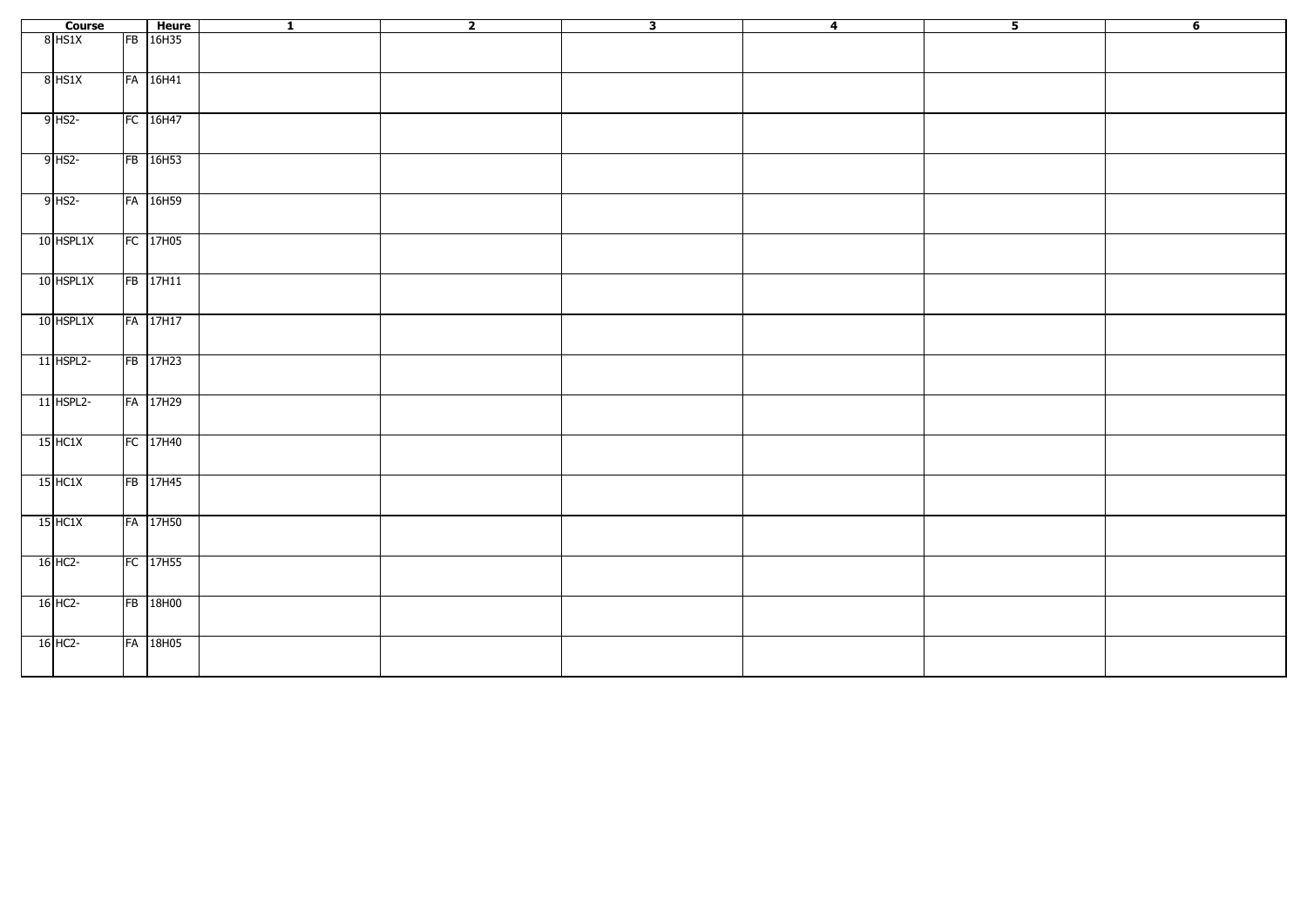## **CHAMPIONNATS DE ZONE BATEAUX COURTS SUD-OUEST Ligue MIDI PYRENEES d'aviron ARMAGNAC AC - CAZAUBON**

#### **SAMEDI 29 MARS 2014**

#### **TETE DE RIVIERE JH 1X course 3 ORDRE DES DEPARTS**

| <b>Dossard</b> | Club                      | <b>Nom</b>                       |
|----------------|---------------------------|----------------------------------|
| 36             | <b>BERGERAC SN 1</b>      | DUVIGNACQ THOMAS                 |
| 37             | LIBOURNE CN 1             | NADAUD JUSTIN                    |
| 38             | MIMIZAN CN 1              | <b>AZTIRIA CESAR</b>             |
| 39             | SOUSTONS AC               | <b>FLEURY ARTHUR</b>             |
| 40             | LIBOURNE CN 2             | <b>KLOPP THOMAS</b>              |
| 41             | VILLENEUVE AV 1           | LAVAYSSIERE JULIEN               |
| 42             | <b>BORDEAUX EN 1</b>      | <b>LHERBIER LUCAS</b>            |
| 43             | LIBOURNE CN 3             | <b>KLOPP MATHIEU</b>             |
| 44             | <b>CHATELLERAULT SN 1</b> | <b>BOURCEREAU QUENTIN</b>        |
| 45             | <b>GRISOLLES AV</b>       | <b>GOURCY QUENTIN</b>            |
| 46             | MIMIZAN CN 2              | <b>AZTIRIA ACHILLE</b>           |
| 47             | LIBOURNE CN 4             | FERNANDEZ JULIEN                 |
| 48             | TOULOUSE A 1              | <b>ASSET ROBIN</b>               |
| 49             | SOUSTONS AC 2             | <b>COSTES ANDY</b>               |
| 50             | <b>BORDEAUX EN 2</b>      | <b>ARTHUR AXEL</b>               |
| 51             | COGNAC YRC 1              | JAMAI ADRIEN MARWAN              |
| 52             | <b>BAYONNE AV</b>         | <b>CHATTE LUCAS</b>              |
| 53             | TOULOUSE A 2              | ANDRE-HOFFMANN AUGUSTIN          |
| 54             | BRESSOLS AV 3             | <b>FENIE JULIEN</b>              |
| 55             | BRESSOLS AV 2             | VERNY ERWAN                      |
| 56             | <b>CHATELLERAULT SN 2</b> | <b>MUSIAL NICOLAS</b>            |
| 57             | SOUSTONS AC 3             | <b>CALIMAS ANTOINE</b>           |
| 58             | <b>BERGERAC SN 2</b>      | MARTINEZ ANTOINE                 |
| 59             | SOUSTONS AC 4             | DIZABO BASTIEN                   |
| 60             | TOULOUSE A 3              | <b>GROB-GAUTIER PIERRE-ALBAN</b> |
| 61             | SOUSTONS AC 5             | COSTREJEAN HUGO                  |
| 62             | <b>BRIVE CSN</b>          | LAFON BENJAMIN                   |
| 63             | TOULOUSE ASL 1            | DOMONT JEREMY                    |
| 64             | MOISSAC AC                | LEFEVER HUGO                     |
| 65             | <b>BERGERAC SN 3</b>      | <b>MASSET JEAN CHARLES</b>       |
| 66             | CAHORS AV 1               | RIBAYROL THIBAULT                |
| 67             | BRESSOLS AV 1             | <b>FENIE SYLVAIN</b>             |
| 68             | SAINTE LIVRADE AV 2       | CIFANI NICOLAS                   |
| 69             | COGNAC YRC 2              | <b>BLANCHARD FABIEN</b>          |
| 70             | SAINTE LIVRADE AV 1       | <b>TLALKA SAMUEL</b>             |
| 71             | VILLENEUVE AV 2           | <b>COSTALIN MEHDI</b>            |
| 72             | ANGOULEME AC              | <b>ROGER CHARLES</b>             |
| 73             | <b>BERGERAC SN 4</b>      | LAPORTE GUILLAUME                |
| 74             | <b>BORDEAUX EN 3</b>      | MORENO GONZALEZ NATHAN           |
| 75             | <b>TOULOUSE A 4</b>       | SAKOUN BENJAMIN                  |
| 76             | <b>MARMANDE AV</b>        | DAVID JULIEN                     |
| 77             | <b>CHATELLERAULT SN 3</b> | <b>BERGER TANGUY</b>             |
| 78             | <b>BORDEAUX EN 4</b>      | <b>BROSSAULT ANTOINE</b>         |
| 79             | VILLEMUR AS 1             | <b>LORTIE MATTHIEU</b>           |

# **PREMIER DEPART 10h30 Puis un départ toutes les 30 secondes**<br>n° pairs ligne d'eau 2

## ligne d'eau 2 n° impairs ligne d'eau 4